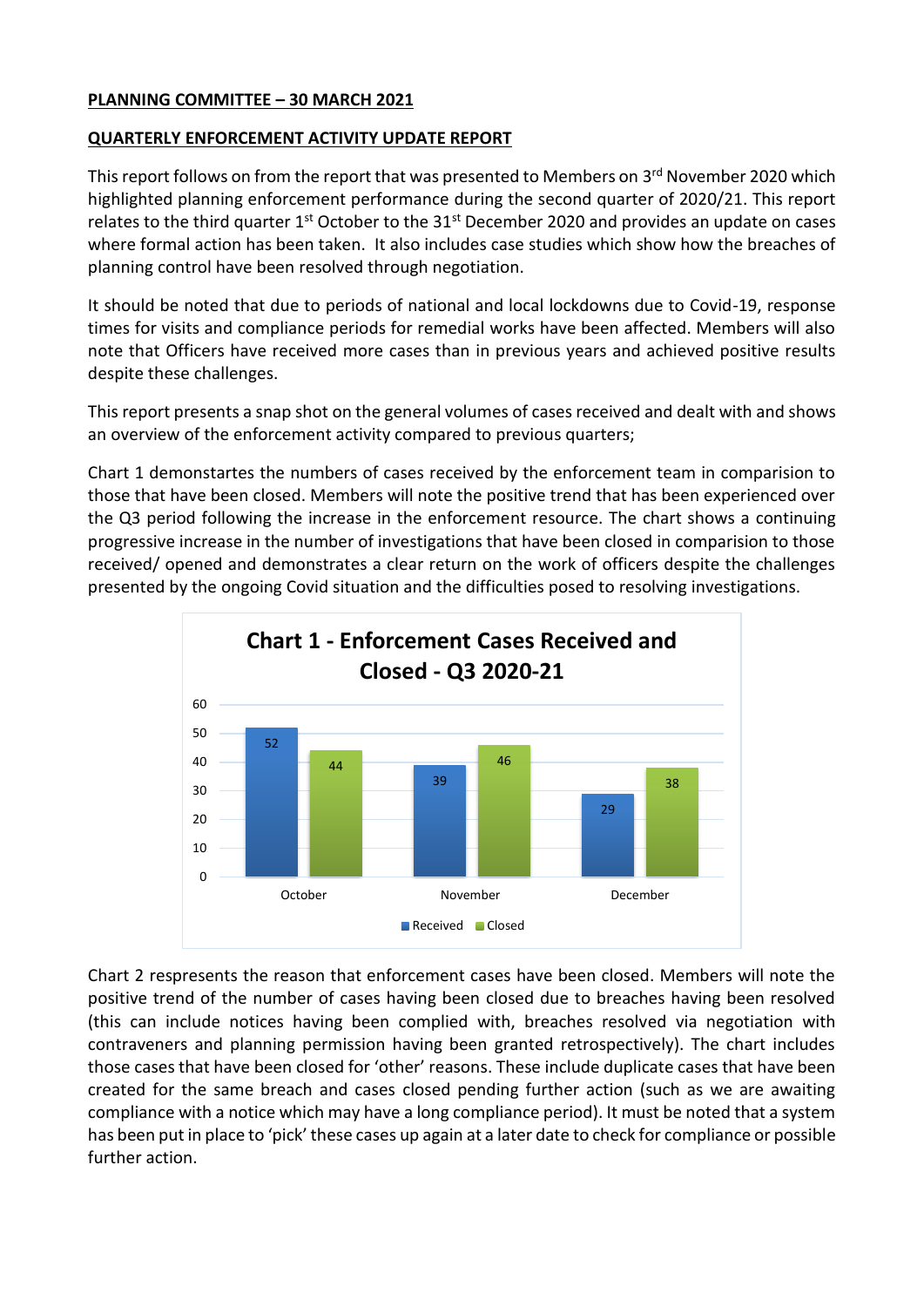

Members will note from chart 3 that the overall number of notices issued has reduced slightly in comparision to Quarter 2. However, as noted within Chart 2, the team has successfully managed to resolve an increased number of enforcement cases during Q3. As Members will be aware from the Planning Enforcement Plan (PEP), the aim of palnning enforcement is to resolve the breach of planning control and that the issue of a notice should be a last resort and not used for punititive purposes. As such it is therefore considered that the figures being presented to Memebers, when taken as a whole, present a positive trend.



In addition Members will be aware that in September the PEP was adopted. As well as setting out how the enforcement service will operate and what Members and the public can expect from the service, the PEP also put in place a system of case prioritisation which emcompassed targets for initial investigations to take place.

Members will note that the target for initial action has been met in 94.6% of investigations over the Q3 period. Whilst it is hoped that Members will agree that this is a significant achievement for the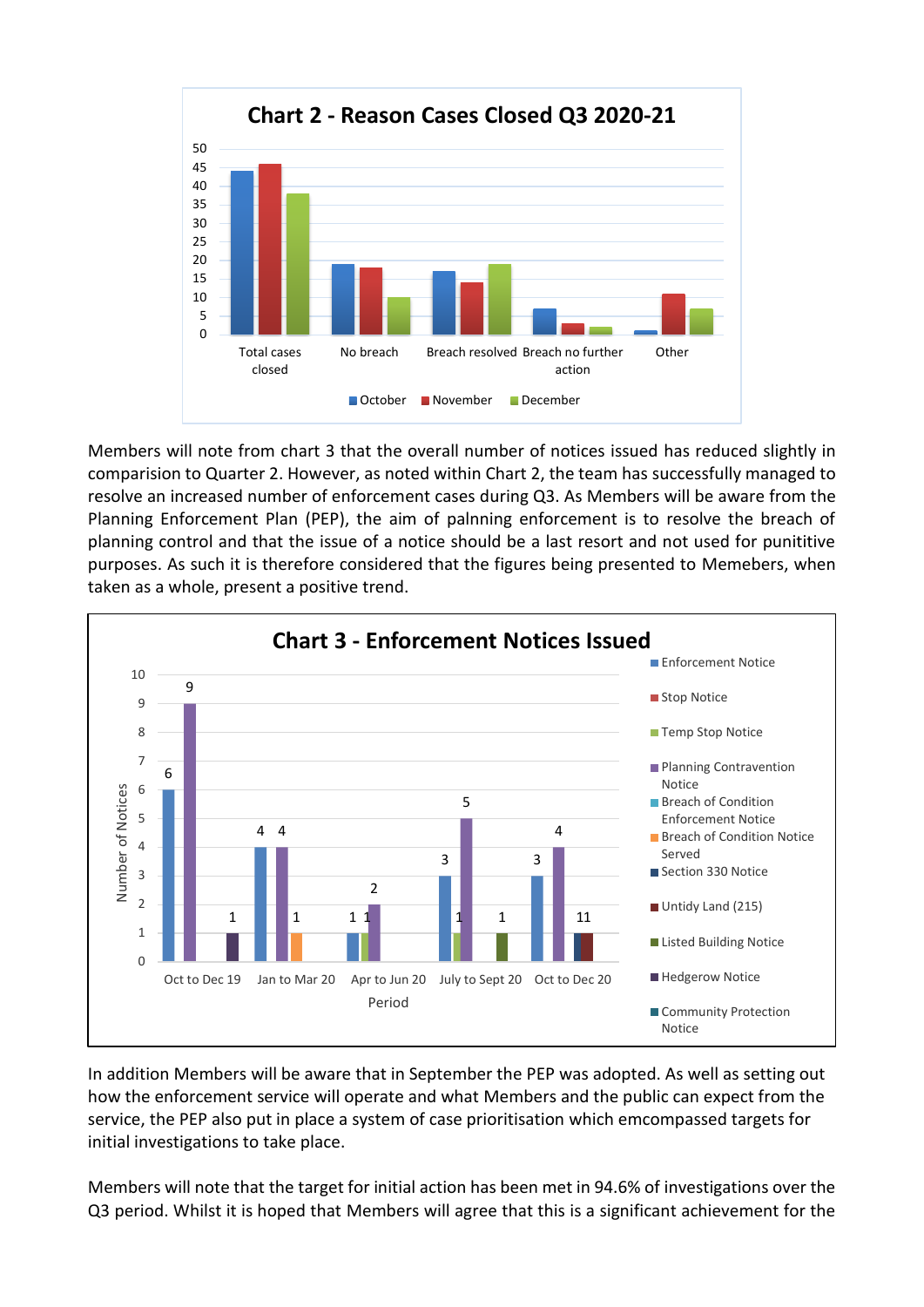enforcement team, in order to try and achieve full compliance, measures have been put in place for all members of the team to be made aware of priority A cases when received (some targets were missed due to officers being on leave) and regular reviews of cases have been designed so as to pick up those remaining priority B & C cases.



### **Appeal Outcomes in Quarter 3**

**18/00036/ENF – 'Stable Yards', Winthorpe Road, Newark** – This case relates to the unauthorised gypsy and traveller caravan site which was established without the grant of planning permission in February 2018. Members will recall that the Planning Inspectorate originally upheld the Council's two Enforcement Notices in April 2019.

The Planning Inspectorate's decision was appealed to the High Court by the owners of the land, and the Inspectorate's decision quashed in October 2020 on account of the Inspector not having had satisfactory regard for the need of the Local Planning Authority's capacity to meet a 5-year supply of deliverable sites.

The Matter has returned to the Planning Inspectorate to re-determine the Enforcement Notices served by the LPA in February 2018 and November 2018. We await further instruction on when this process will commence.

# **SCHEDULE B. FORMAL ACTION TAKEN (1 st October to 31st December 2020)**

Schedule B provides a more detailed position statement on formal action (such as enforcement notices served) since the previous performance report was brought before Members. This section does not detail Planning Contravention Notices served.

#### **Enforcement Ref: 20/00205/ENF**

**Site Address**: Manor Cottage, Beck Street, Thurgarton, NG14 7HB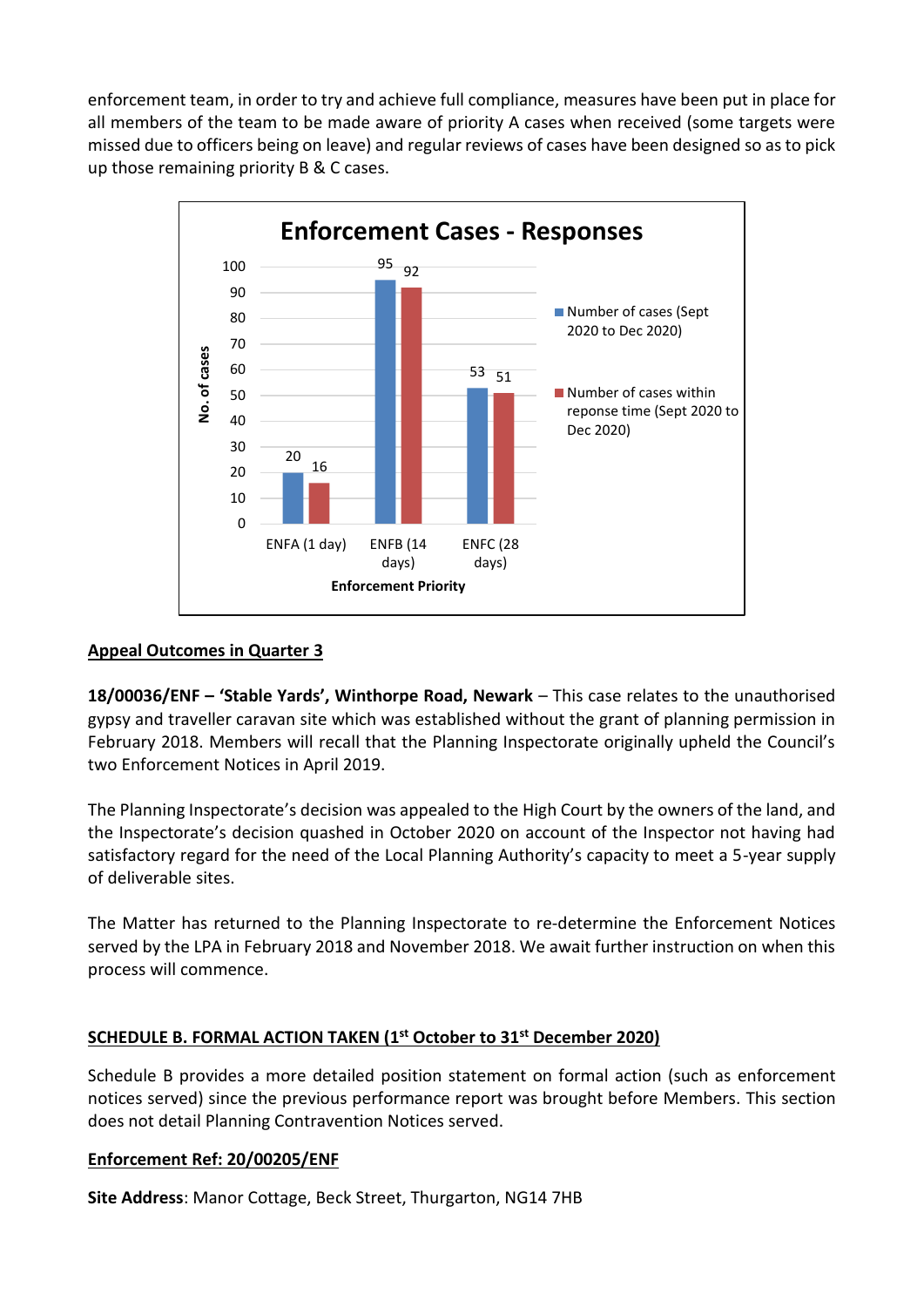**Alleged Breach**: The erection of a means of enclosure adjacent to the highway measuring more than 1 metre in height

**Date Received**: June 2020

**Action To Date**: Enforcement Notice Served

**Background:** A considerable length of wall has been erected around the boundaries of Manor Cottage, a prominent property within the Thurgarton Conservation Area. The owner of the property had previously been advised that planning permission would be required for such a means of enclosure, but no application was submitted prior to the wall and fencing being erected. The wall is considered to be contrary to policies regarding good design and preserving and enhancing the Conservation Area, and as such an Enforcement Notice has been served requiring the height to be lowered in accordance with permitted development allowances.

**Compliance Timescale:** 56 days after the notice takes effect (being 4 January 2021)



# **Enforcement Ref: 20/00210/ENF**

**Site Address:** 5 Mount Pleasant, Lowdham, NG14 7BL

**Date Received:** June 2020

**Action To Date:** Planning Application Refused and Enforcement Notice Served

**Background:** A high area of decking and a summerhouse (the summerhouse alone was 'permitted development and therefore not a breach) had been erected. A retrospective application for planning permission was submitted seeking to retain the decking but refused in October 2020 on account of a considerable loss of privacy for the occupants of nearby dwellings. A corresponding Enforcement Notice was issued requiring the decking height to be reduced in accordance with permitted development allowances.

**Compliance Timescale:** 90 days after the notice takes effect (being 14<sup>th</sup> December 2020)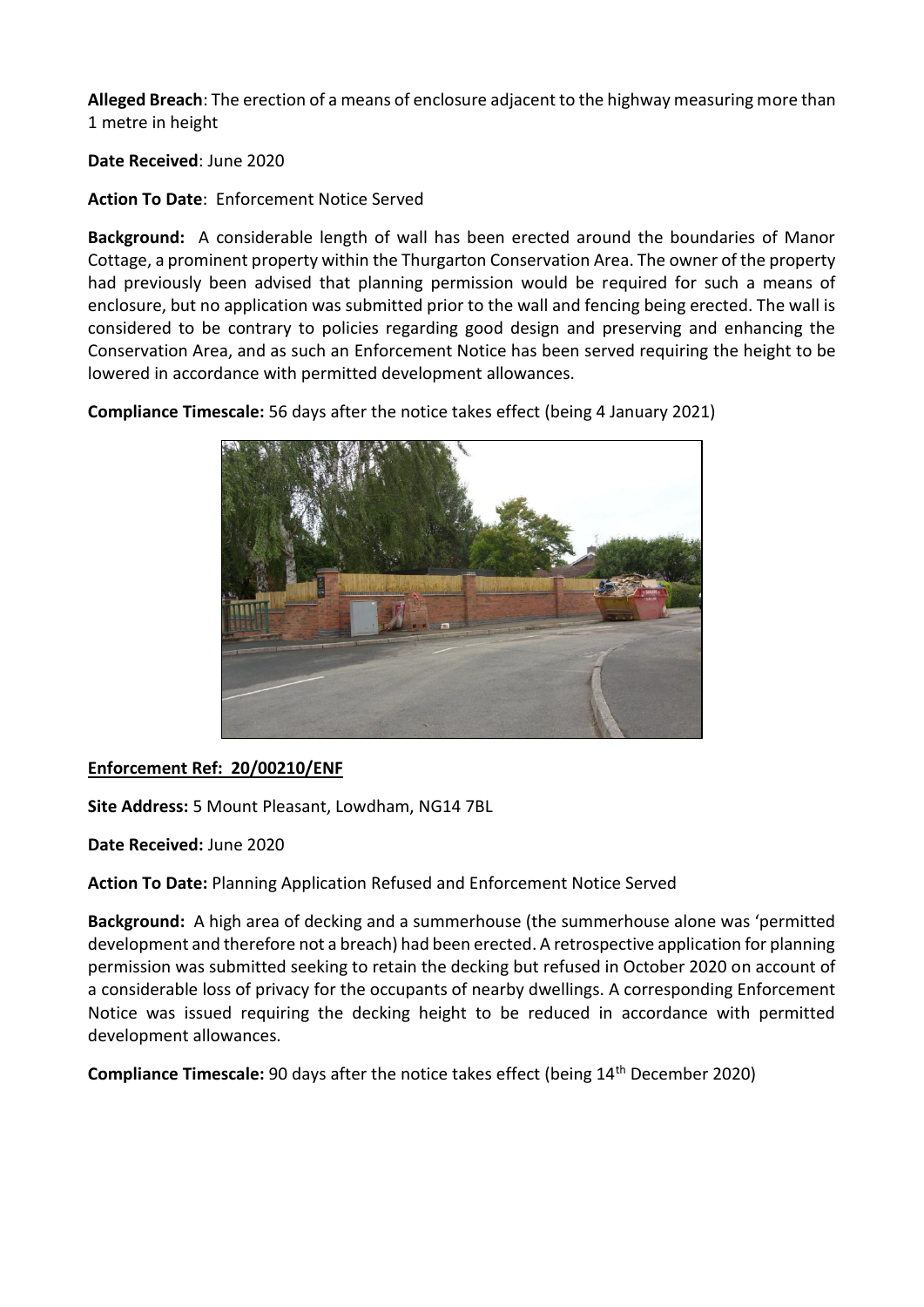

# **SCHEDULE C: EXAMPLES OF BREACHES RESOLVED WITHOUT FORMAL ACTION**

Formal enforcement action is usually the last resort and where negotiations have failed to produce a satisfactory resolution of a breach of planning control. In the vast majority of cases negotiation, or the threat of formal action, is enough to secure compliance with planning legislation and the following are just a few examples of how officers have resolved breaches through negotiation during the last quarter.

## **Enforcement Ref: 19/00327/ENF**

**Site Address:** 59 & 61 Syerston Way, Newark On Trent, NG24 2SU

**Alleged Breach:** Unauthorised Extension of Residential Garden and Infilling of Drainage Ditch

**Date received:** August 2019

**Background:** Two properties on Syerston Way had purchased vacant overgrown land bordering the rear gardens and those of properties along Beacon Hill Road; extending their residential garden space and infilling a drainage ditch which runs along the length of this housing development. These cases followed on from three other properties having undertaken similar works. The infilling of the drainage ditch and concerns over biodiversity were addressed in the retrospective applications for planning permission which were approved on the proviso that the draiange ditch was reinstated, and hedgerow planted.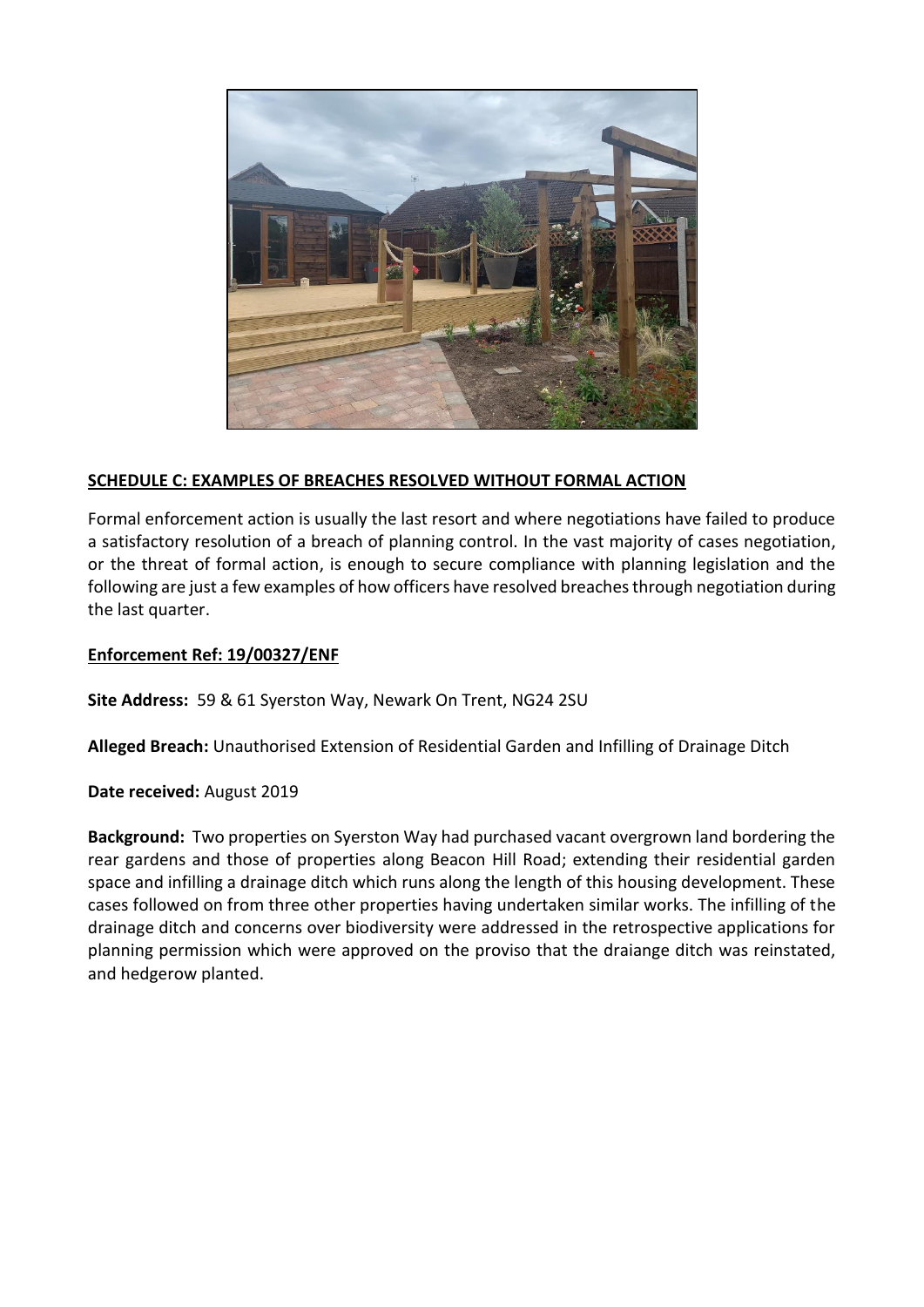

**Before**



**After**

# **Enforcement Ref: 20/00334/ENFB**

**Site Address:** 10 Edward Jermyn Drive, Newark On Trent, NG24 2FP

**Alleged Breach:** Unauthorised Rear Extension/Canopy

**Date Received:** September 2020

**Background:** The LPA was notified that a timber canopy affixed to the rear elevation of 10 Edward Jermyn Drive was under construction, with no planning permission having been approved. The structure was of considerable scale, to be finished with felt roofing thus required planning permission on account of its scale and the materials used.

Officers required the scale of the structure to be reduced to a size that would be permitted development. Felt roofing was considered to be an inappropraite material on a rear extension, and mock slate tiles were requested and implemented. The property owner promptly undertook the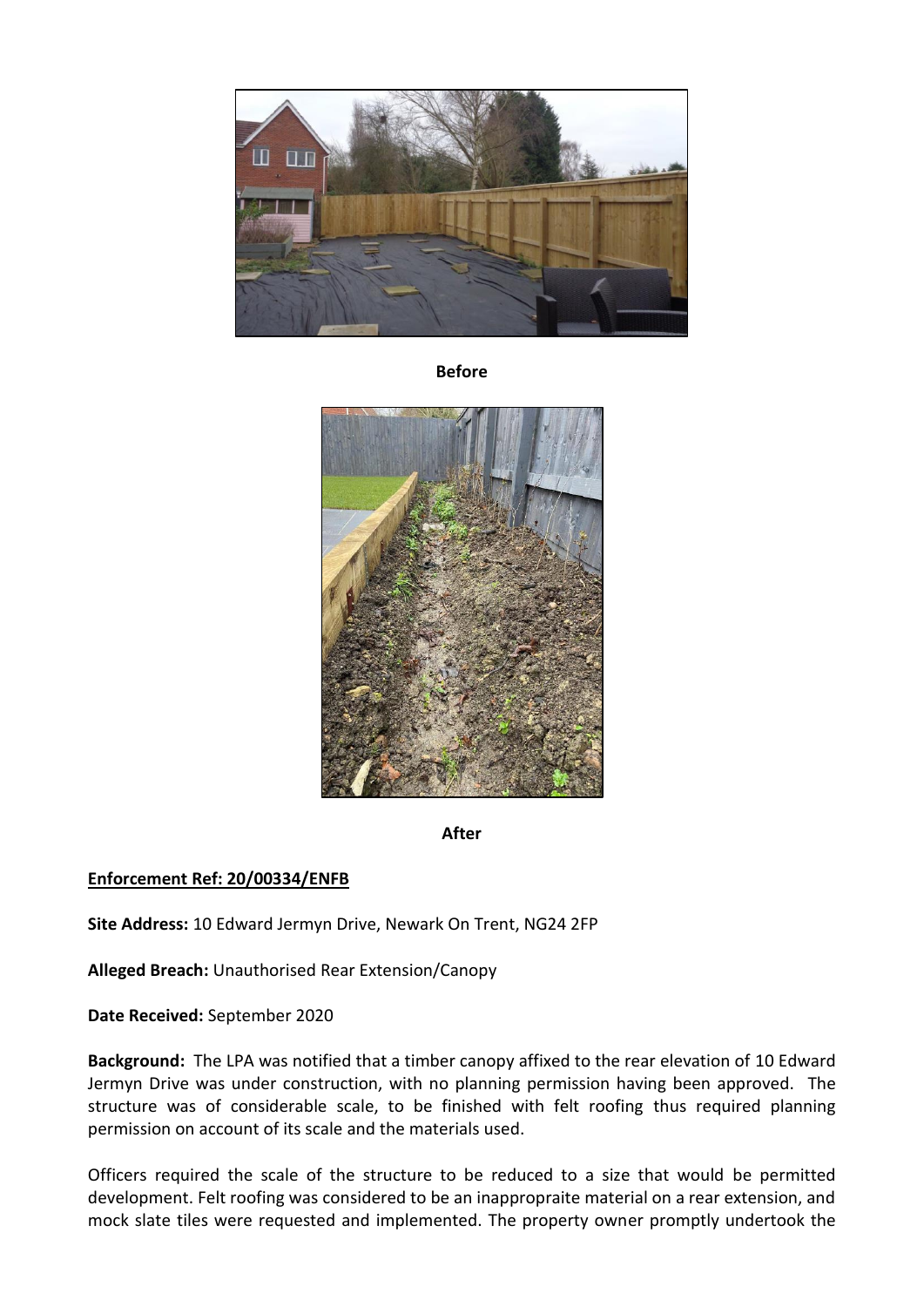works and the structure is now finished. The structure technically still requires planning permission on account of the materials used; however the finish is considered to be satsifactorily acceptable that further enforcement action is not considered necessary.



**Before**





**After**

## **SCHEDULE D – NOTICES COMPLIED WITH DURING QUARTER 3**

## **Enforcement Ref: 18/00051/ENF**

**Site Address:** Hardy's Business Park, Hawton Lane, Farndon

**Alleged Breach:** Unauthorised Extension of Storage Yard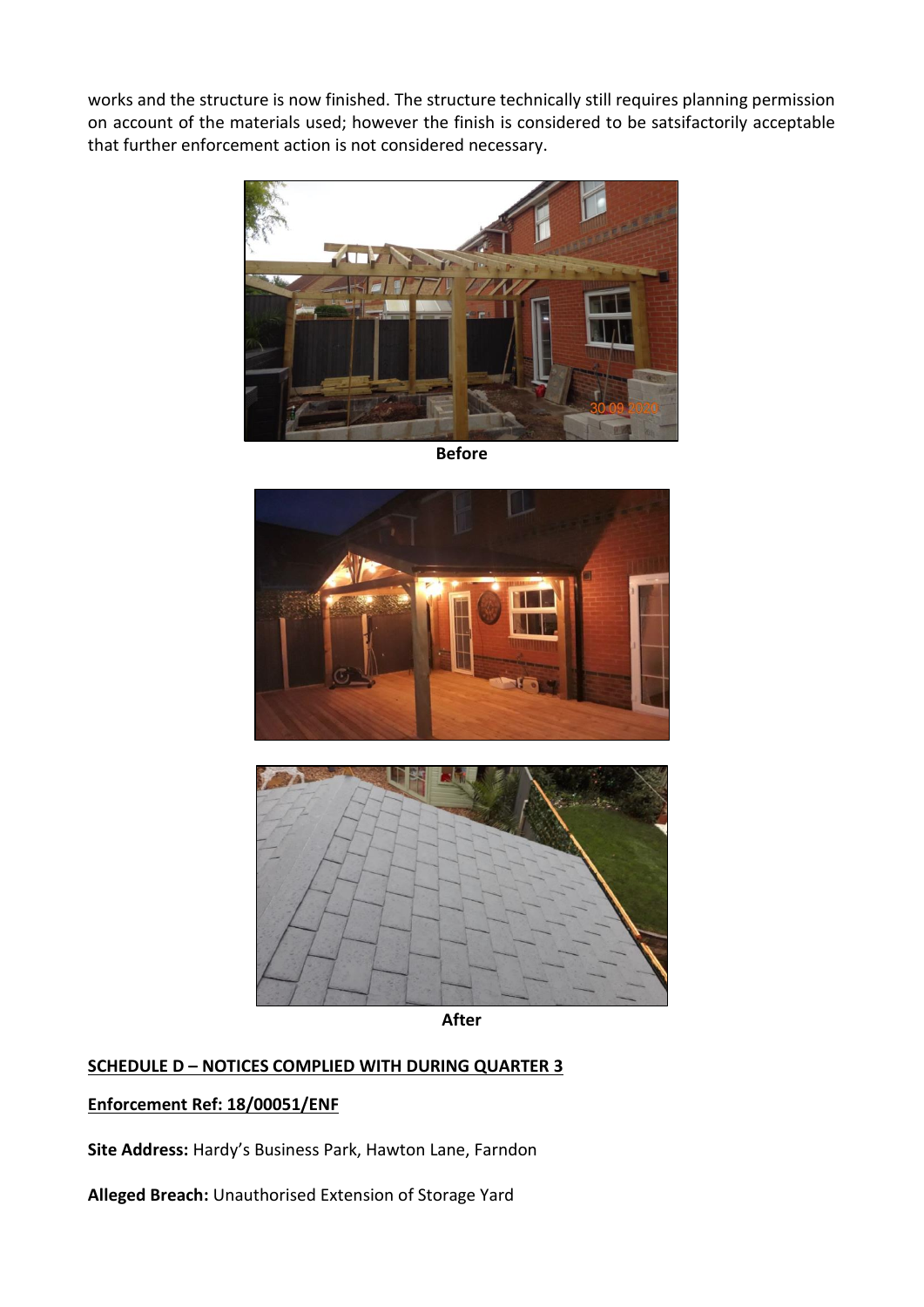### **Date Received:** February 2018

## **Action To Date:** Two Enforcement Notice Served

**Background:** An area of agricultural land to the rear of the established Hardy's Business Park, an industrial area on the outskirts of Farndon, was being used for open-air storage of shipping containers for self-storage purposes on a considerable scale. A Lawful Development Certificate was granted for a portion of the land on the basis that the unauthorised use was now immune from enforcement action due to the passage of time.

However, a later expansion of the site was not immune and enforcement action was taken. A 2018 Enforcement Notice was quashed by the Planning Inspectorate in June 2019. A second Enforcement Notice was served in November 2019 following the service of two Planning Contravention Notices to ascertain further information.

The second Notice was upheld by the Planning Inspectorate in June 2020, with compliance required by the end of 2020. A site visit in November found that the expanded area of open-air storage had been cleared, secured and returned to agricultural usage.

#### **Enforcement Ref: 18/00204/ENF**

**Site Address:** 43A Great North Road, Sutton on Trent

**Alleged Breach:** Unauthorised Domestic Outbuilding on Agricultural Land

**Date Received:** June 2018

**Action To Date:** Enforcement Notice Served

**Background:** A makeshift building had been erected on agricultural land, comprising of a number of storage containers and other materials. The unit was used for domestic purposes, being the repair of tractors for domestic enjoyment. This change of use and the building both required planning permission.

Retrospective planning permission was refused (reference 18/01482/FUL) and an enforcement notice issued requiring the reversal of the works. The Notice was appealed but the appeal dismissed by the Planning Inspectorate in June 2019. A site inspection in October 2020 confirmed full compliance.